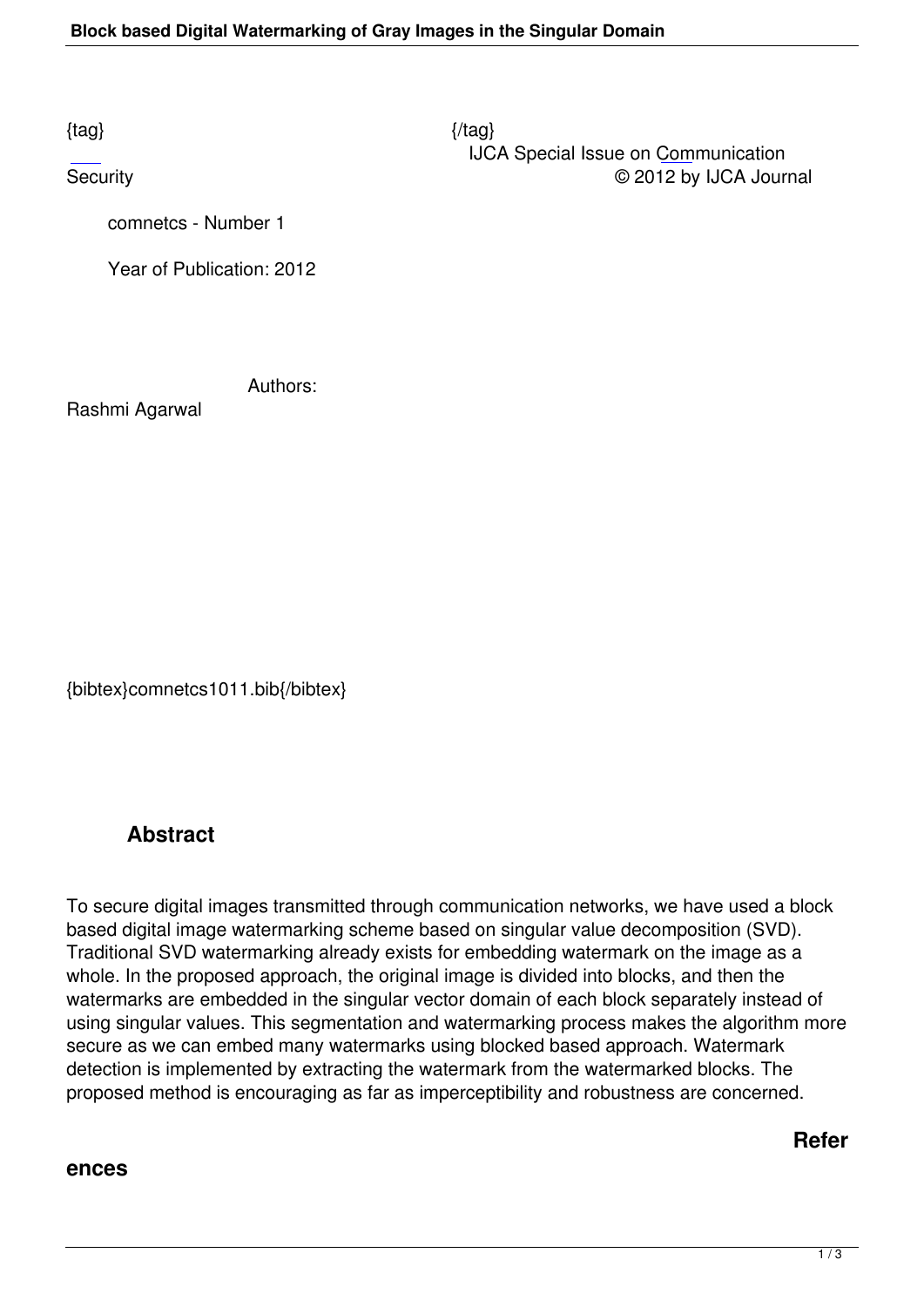Verma, B., Jain, S., Agarwal, D. P., and Phadikar, A. 2006. A New color image watermarking scheme. INFOCOMP Journal of computer science. Vol. 5, no. 3, pp. 37-42.

 - Wu, X., and Guan, Z.-H. 2007. A novel digital watermark algorithm based on chaotic maps. Physics Letters A. Vol. 365, pp. 403-406.

Barni, M., Bartolini, F., and Piva, A. 2002. Multichannel watermarking of color images. Proc. IEEE Trans. Circuit Syst. Video Technol. Vol. 12, no. 3, pp. 142-156.

 - Jiang, G., Yu, M., Shi, S., Liu, X., and Kim, Y. D. 2002. New blind image watermarking in DCT domain. in Proceedings of the 6th International Conference on Signal Processing. Vol. 2, pp. 1580-1583.

Barni, M., Bartolini, F., Cappellini, V., and Piva, A. 1998. A DCT domain system for robust image watermarking. IEEE Transactions on Signal Processing., Vol. 66, no. 3, pp. 357-372.

Langelaar, R. L. G., and Biemond, J., 1999. Watermarking by DCT coef-ficient removal: Statistical approach to optimal parameter settings, Proc. SPIE IS&T/SPIE 11th Annu. Symp on Electronic Imaging: Security and Watermarking of Multimedia Contents. Vol. 3657, pp. 2-13.

 - Xie, L., and Arce, G. 1998. Joint wavelet compression and authentication watermarking. in IEEE International Conference on Image Processing. Vol. 2, pp. 427-431.

Ganic, E., Zubair, N., and Eskicioglu, A. M., 2003. An Optimal Watermarking Scheme Based On Singular Value Decomposition. in Pro- ceedings of the IASTED International Conference on Communication, Network, and Information Security, pp. 85-90.

 - Chang, C. C., Tsai, P., and Lin, C. C. 2005. SVD-based digital image watermarking scheme. Pattern Recognition Letters. Vol. 26, no. 10, pp. 1577-1586.

Agarwal, R., and Santhanam, M. S. 2008. Digital watermarking in the singular vector domain. International Journal of Image and Graphics. Vol. 8, no. 3, pp. 351-368.

Jain, C., Arora, S., and Panigrahi, P. K., 2008. A reliable SVD based watermarking scheme. arXiv:0808.0309v1.

 - Golub, G. H., and Loan, C. F. V. 1996. Matrix computations. Johns Hopkins university Press.

 - Fei, C., Kundur, D., and Kwong, R. H. 2004. Analysis and Design of Watermarking Algorithms for Improved Resistance to Compression. IEEE Transactions on Image Processing. Vol. 13, no. 2, pp. 126-144.

 - Agarwal R. and Venugopalan, K. 2011. Digital watermarking of color images in the singular domain. IJCA Special Issue on Computational Science - New Dimensions & Perspectives. Vol. 4, pp. 144–149.

Agarwal R., Santhanam, M. S., and Venugopalan, K. 2011. Multichannel Digital Watermarking of Color Images using SVD. ICIIP 2011.

## **Index Terms**

Computer Science